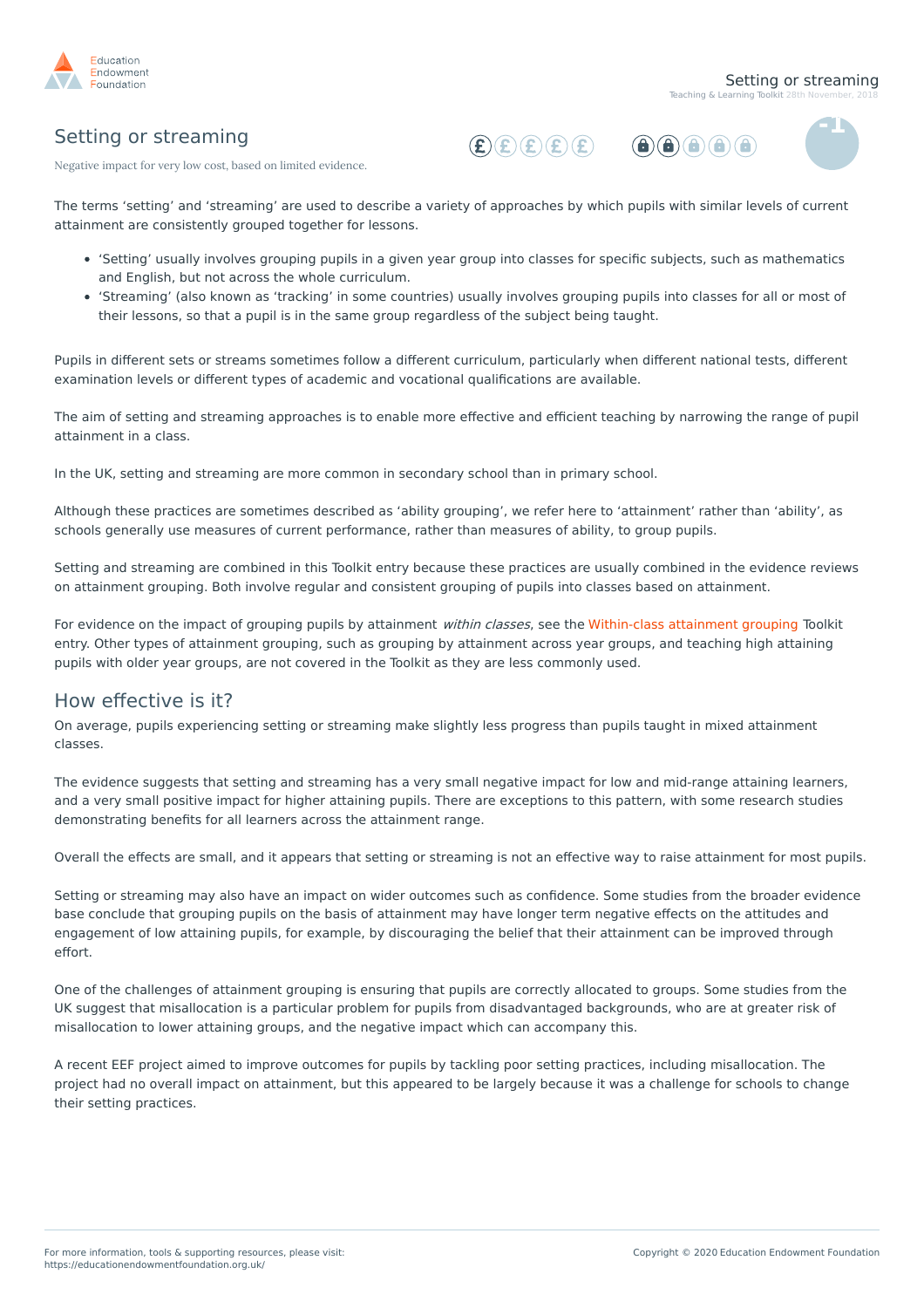

### How secure is the evidence?

The evidence on setting and streaming has accumulated over at least 50 years and there are a large number of experimental studies. The conclusions on the impact of setting and streaming are relatively consistent across different evidence reviews. However, most of the reviews present relatively basic analysis. They do not explore whether effects vary between different types of study and different interventions and the evidence base would benefit from new reviews which address these issues in more depth. Overall, the evidence is rated as limited.

The majority of the experimental evidence comes from the USA, and there are few rigorous experimental studies from other countries.

There is more evidence from secondary schools than primary schools, as setting and streaming are more commonly used for older pupils.

A large correlational study in the UK found no overall effects on GCSE performance of setting in English, mathematics or science. However, disadvantaged pupils are likely to do relatively worse when in sets organised by attainment.

### What are the costs?

Setting and streaming are organisational strategies that have few associated financial costs. Additional expenditure may be needed if setting or streaming results in greater numbers of classes or requires additional resources for different groups. Overall the costs are estimated as very low.

# Setting or streaming: What should I consider?

*Before you implement this strategy in your learning environment, consider the following:*

- 1. Have you considered alternative approaches to tailoring teaching and learning? One to one and small group tuition are targeted interventions which have positive impacts on attainment.
- 2. How will you ensure that your setting or streaming approach enables more effective teaching for all pupils, including lower attaining pupils? Which groups will your most experienced teachers be allocated to?
- 3. How will you ensure that all pupils follow a challenging curriculum, including lower attaining pupils?
- 4. How will you minimise the risk of allocating pupils to the wrong group? Have you assessed whether your grouping criteria could disadvantage certain pupils? For younger children, have you taken their relative age within the year group into account?
- 5. How flexible are your grouping arrangements? Pupils progress at different rates and so regular monitoring and assessment is important to minimise misallocation and ensure challenge for all pupils.
- 6. How will you monitor the impact of setting or streaming on pupil engagement and attitudes to learning, particularly for lower attaining pupils?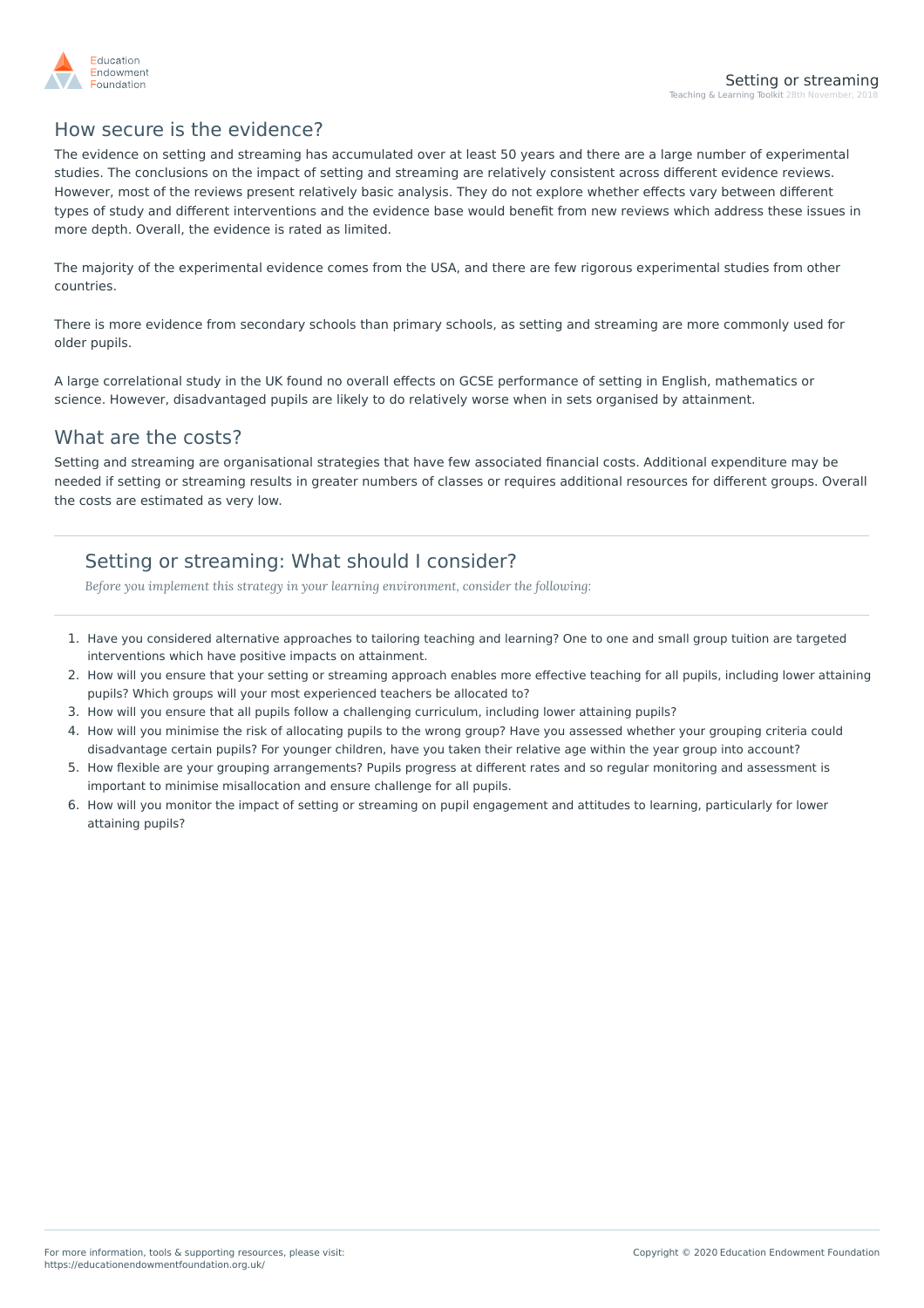

# Technical Appendix

## Definition

The terms 'setting' and 'streaming' are used to describe a variety of approaches by which pupils with similar levels of current attainment are consistently grouped together for lessons.

- Setting' usually involves grouping pupils in a given year group into classes for specific subjects, such as mathematics and English, but not across the whole curriculum.
- 'Streaming' (also known as 'tracking' in some countries) usually involves grouping pupils into classes for all or most of their lessons, so that a pupil is in the same group regardless of the subject being taught.

Pupils in different sets or streams sometimes follow a different curriculum, particularly when different national tests, different examination levels or different types of academic and vocational qualifications are available.

In some studies, such as Slavin 1987, ability grouping in classes is described as 're-grouping'.

Setting and streaming are combined in this Toolkit entry because these practices are usually combined in the evidence reviews on attainment grouping. Both involve regular and consistent grouping of pupils into classes based on attainment.

There are other forms of grouping, not included in this Toolkit entry, which also use current academic performance to organise pupils for teaching.

- Within-class attainment grouping: Pupils with similar levels of current attainment are grouped together, for example, on specific tables, but all pupils are taught by their usual teacher and support staff, and they usually all follow the same curriculum.
- Cross-age grouping: pupils from different year groups are formed into classes of similar current attainment for specific lessons (usually reading and mathematics), but then return to their same-age classes for other lessons.
- Gifted and talented provision: high attaining pupils are taught in separate groups or classes.
- Acceleration: pupils considered to be of exceptional ability receive separate lessons with a different curriculum (or the same curriculum at a faster pace) or join older learners for more advanced study.

The Toolkit has a separate entry on Within-class attainment grouping. Cross-age grouping, gifted and talented provision, and acceleration are not currently covered in the Toolkit.

Although these practices are sometimes described as 'ability grouping', we refer here to 'attainment' rather than 'ability', as schools generally use measures of current performance, rather than measures of ability, to group pupils.

**Search Terms:** ability grouping, setting, streaming, tracking, homogeneous/ heterogeneous grouping, regrouping, (gifted and talented, within class ability grouping)

Note: a combined search was run for the 'setting or streaming' and 'within-class attainment grouping' strands. Different inclusion criteria were then applied to identify the information relevant to each strand as some [reviews](https://educationendowmentfoundation.org.uk/) [contained](https://educationendowmentfoundation.org.uk/) data for Setting or streaming, or for Within class attainment grouping, or for both. Brackets indicate search terms which are less relevant to this strand. See the Toolkit [manual](https://educationendowmentfoundation.org.uk/public/files/Toolkit/Toolkit_Manual_2018.pdf) for more detail on search and inclusion procedures.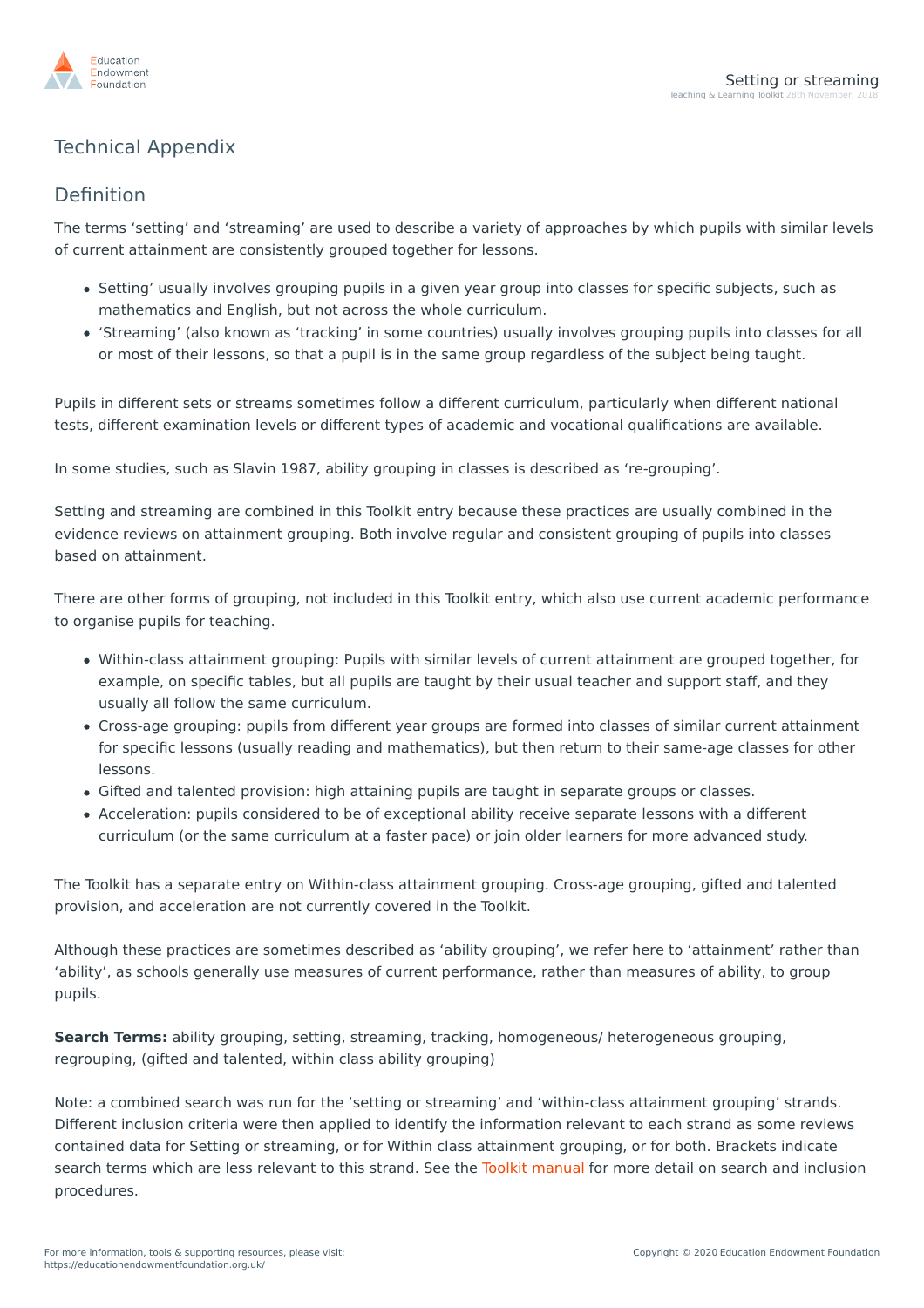

# Evidence Rating

There are six meta-analyses of setting or streaming studies included in the analysis for this strand, once duplication has been taken into account. These suggest that setting or streaming has a small negative effect overall. Although there is some variation depending on methods and research design, conclusions on the impact of ability grouping are relatively consistent.

The majority of the meta-analyses do not report risk of bias, or tests of heterogeneity, or assess the impact of methodological features such as research design effects or sample size. Only one meta-analysis has been conducted in the last ten years. Many of the designs of the included studies have limited causal inference.

The majority of the experimental evidence comes from the USA, and there are few rigorous experimental studies from other countries.

Overall the evidence is rated as limited.

## Additional Cost Information

Setting and streaming are organisational strategies that have few associated financial costs. Additional expenditure may be needed if setting or streaming results in greater numbers of classes or requires additional resources for different groups. Overall the costs are estimated as very low.

### **Additional impact information**

There are a number of challenges involved in evaluating the impact of attainment grouping interventions which make evaluating and synthesising this literature challenging.

One is who should be included in the analysis. For interventions in which all pupils are grouped, it is possible to consider the overall impact, and the impact for each group. However, for interventions such as acceleration, which involve only some pupils from a year group, it is necessary to consider whether the impact should be measured just for those who receive the intervention (for whom the evidence suggests we will observe a positive impact), or for the whole cohort. The latter is often necessary, because there is evidence that the attainment of the 'nonaccelerated' pupils may be detrimentally affected if higher achieving pupils are removed from some classes, both in the straightforward sense that the overall average for the class will come down if the results for higher attainers are not included, and in terms of the subsequent progress made once any positive peer effect of having the higher attainers in the class is removed.

Another is how to take account of the curriculum that pupils follow. If a grouping intervention involves different pupils studying different curriculum content, finding a test which can be used to assess the progress of all the pupils can be difficult. This is particularly the case for subjects like mathematics where questions on a test may relate to different mathematical content. The additional progress made by pupils who have been taught this additional content is compared to that made by pupils who have not been taught the material. This comparison may overstate the impact. This issue is often referred to as bias resulting from 'treatment inherent' measures (Slavin & Madden, 2011).

### **Differential impacts of setting and streaming on low, middle and high attaining pupils**

Five of the six meta-analyses included in the analysis for this Toolkit entry also provided separate estimates of the impact of setting or [streaming](https://educationendowmentfoundation.org.uk/) on low, middle and high attaining pupils. These results are pre[sented](https://educationendowmentfoundation.org.uk/) below. These results should be treated with caution: the evidence for the overall impact estimate is rated as limited, and these estimates are likely to be more limited, as they are based on sub-group estimates.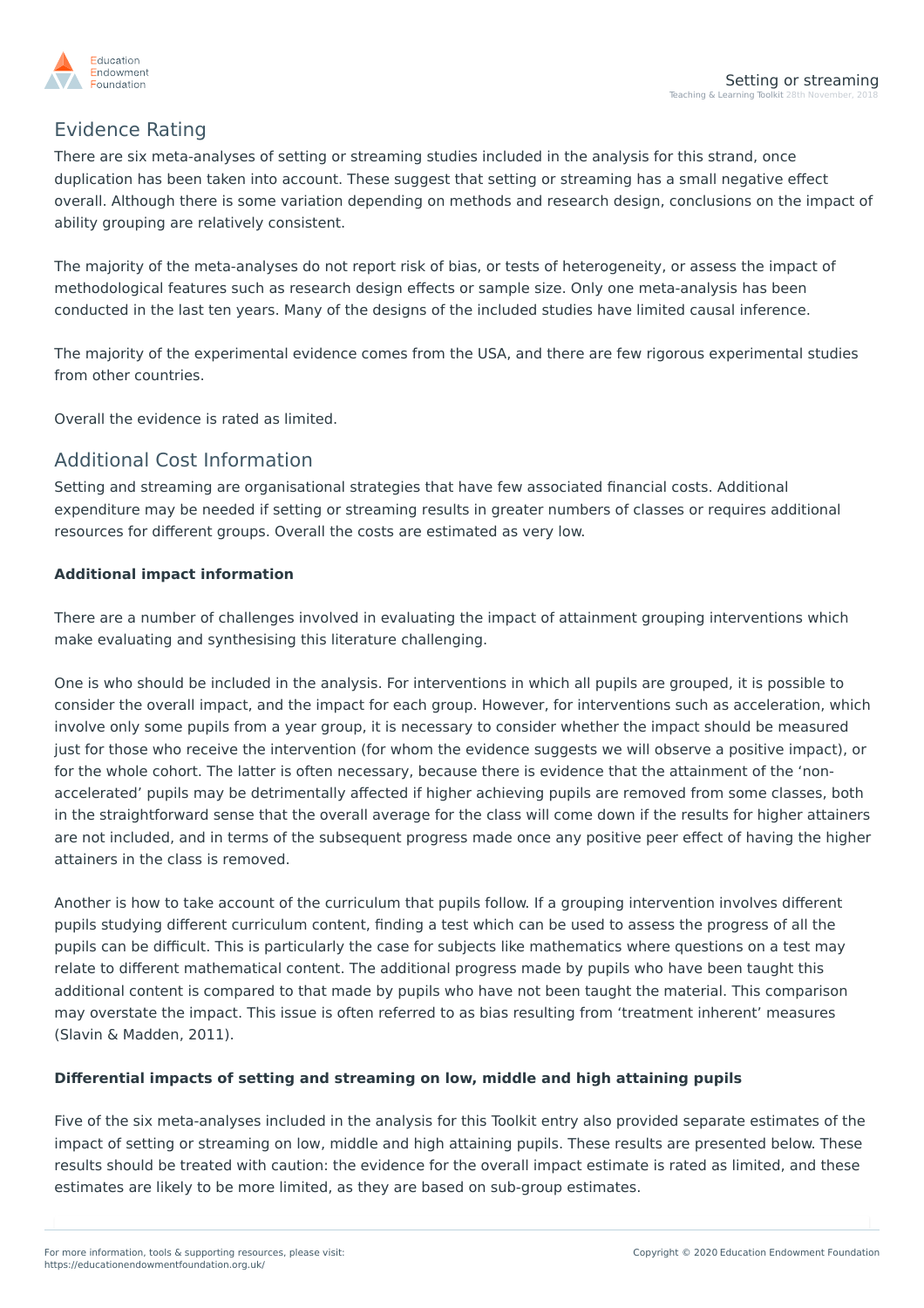

Summary of differential effects for subgroups

| <b>Meta-analysis</b>            | Low attaining<br>pupils | Mid-<br>range attainin<br>g pupils | <b>High attaining All pupils</b><br>pupils |         |
|---------------------------------|-------------------------|------------------------------------|--------------------------------------------|---------|
| Kulik & Kulik<br>1992           | $-0.01$                 | $-0.02$                            | 0.10                                       | 0.03    |
| Henderson,<br>1989              | 0.00                    | 0.00                               | 0.04                                       | $-0.34$ |
| <b>Rui 2009</b>                 | $-0.11$                 | $-0.08$                            | $-0.08$                                    | $-0.09$ |
| Slavin 1987                     | N/A                     | N/A                                | N/A                                        | 0.00    |
| Slavin 1990                     | $-0.06$                 | $-0.10$                            | 0.05                                       | $-0.06$ |
| Slavin 1993                     | $-0.05$                 | $-0.07$                            | 0.09                                       | $-0.02$ |
| Weighted<br>mean effect<br>size | N/A                     | N/A                                | N/A                                        | $-0.08$ |
| <b>Mean</b>                     | $-0.05$                 | $-0.05$                            | 0.04                                       | $-0.08$ |
| <b>Median</b>                   | $-0.05$                 | $-0.07$                            | 0.05                                       | $-0.04$ |

It is important to note that we can only present these figures for the subset of studies for which differential impact figures were available. This means that if a weighted mean was calculated of the overall effect sizes from each of the studies which provided subgroup estimates, it may not be the same as the weighted mean for all the studies included in the previous 'Summary of effects' table.

Two other important points to consider, in the context of impact, are misallocation to attainment groups, and impacts on non-attainment outcomes. In line with every other Toolkit entry, the meta-analysis we present here considers impact on attainment outcomes only. However, these two issues arise repeatedly in the literature around setting and streaming and so warrant brief further discussion.

Misallocation: There is some evidence from the UK that misallocation to 'ability groups' is a particular problem for pupils from disadvantaged backgrounds. These pupils appear to be at greater risk of misallocation to lower attaining groups, and the impact of setting or streaming on pupils in lower attaining groups is negative on average. See, for example Wiliam and Bartholomew (2004), Tereshchenko et al. (2017) and Archer et al. (2018).

Impact on other outcomes: It is possible that setting or streaming also has an impact on wider outcomes such as confidence. A number of studies conclude that grouping pupils on the basis of attainment may have longer term negative effects on the attitudes and engagement of low attaining pupils, and discourage the [belief](https://educationendowmentfoundation.org.uk/) that their [attainment](https://educationendowmentfoundation.org.uk/) can be improved through effort. See, for example Hallam and Ireson (2007) and Tereshchenko et al. (2017).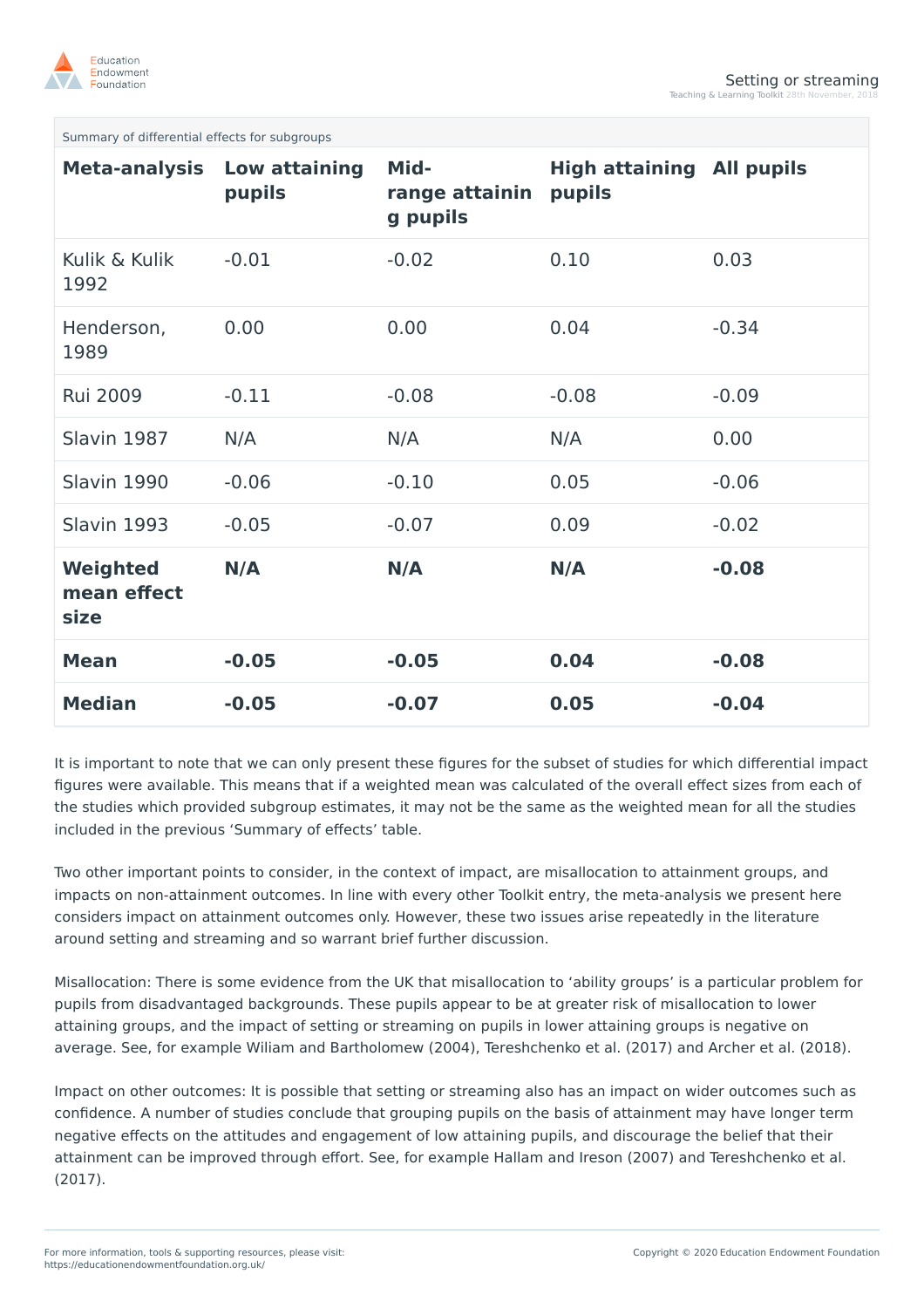

### **Notes about 2018 update**

We have more narrowly defined 'setting or streaming' for this update. Previously, the definition covered forms of attainment grouping that would not usually be described by teachers as setting or streaming. Because of the narrower definition, some of the studies which were previously included in the setting and streaming strand are no longer included. The list below provides a brief explanation of why studies have been excluded:

Gutierrez, R., & Slavin, R. E. (1992) Achievement Effects of the Nongraded Elementary School: A Retrospective Review. This study looks specifically at cross-age grouping.

Kulik C-L.C & Kulik J.A. (1982) Effects of Ability Grouping on Secondary School Students: A Meta-Analysis of Evaluation Findings, American Educational Research Journal, 19 (3), 415-428. The 2018 update revealed that this study was superseded by Kulik and Kulik 1992.

Kulik C-L.C & Kulik J.A. (1984) Effects of Ability Grouping on Elementary School Pupils: A Meta-Analysis. Annual Meeting of the American Psychological Association. The 2018 update revealed that this study was superseded by Kulik and Kulik 1992.

Lou, Y., Abrami, P. C., Spence, J. C., Poulsen, C., Chambers, B., & d'Apollonia, S. (1996) Within-class grouping: A meta-analysis. Review of Educational Research, 66(4), 423-458. (1996). This study considers only Within-class grouping, and so is not relevant to setting and streaming as defined for the 2018 update.

Puzio, K., & Colby, G.(2010) The Effects of within Class Grouping on Reading Achievement: A Meta-Analytic Synthesis. Society for Research on Educational Effectiveness. This study only considers within-class grouping, and so is not relevant to setting and streaming as defined for the 2018 update.

Steenbergen-Hu and colleagues (2016) undertook a meta-analytic review of the evidence over the past 100 years on grouping by attainment and acceleration. This was a tertiary review where they identified studies from existing meta-analyses and then recalculated overall effects. As described in the Toolkit manual, our analysis includes the relevant meta-analyses included in this tertiary review, but not the meta-meta-analysis itself. In their review they estimated standard errors from some studies in order to weight studies more appropriately. We have used their review to check the effect sizes from the meta-analyses included in the Toolkit and we have adopted their weighting approach, as this is consistent with the Toolkit methodology. We differ from Steenbergen-Hu et al. (2016) in that we recalculated the figures from Slavin (1987) Table 1 (see Steenbergen-Hu et al. (2016) page 859 and their Table 2), but were unable to replicate their average of -0.56: our estimates were a mean of -0.02 and median of 0.00 as Slavin himself reports.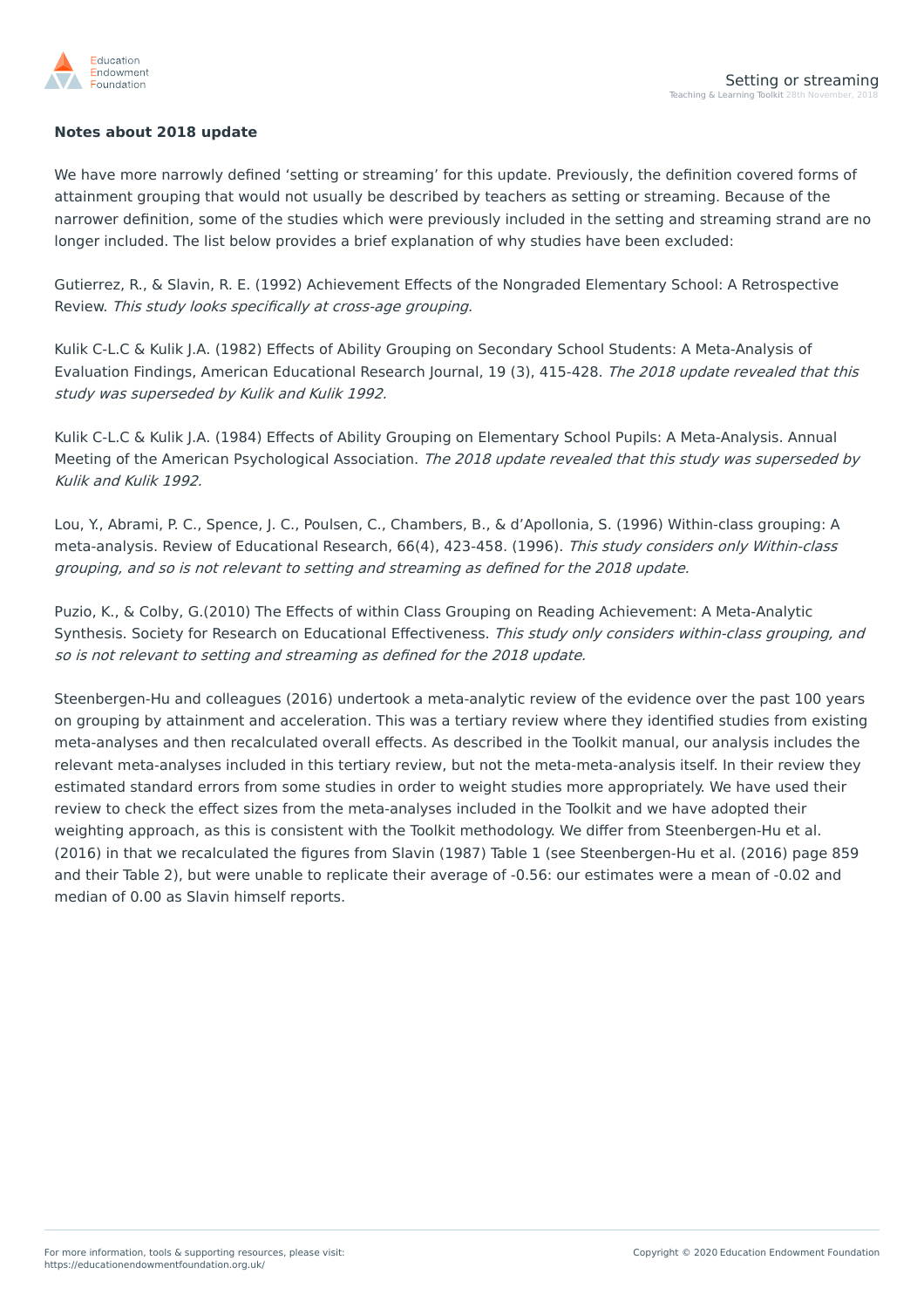

## References

*Archer, L., Francis, B., Miller, S., Taylor, B., Tereshchenko, A.,* 1 *Mazenod, A., Pepper, D., & Travers, M. C.* The symbolic violence of setting: A Bourdieusian analysis of mixed methods data on secondary students' views about setting. British Educational Research Journal, 44(1), 119-140. *(2018)* 2 *Boaler, J.* through an innovative mixed-ability approach. British Educational Research Journal 34.2 pp 167-194. *(2008)* 3 *Collins, C. A., & Gan, L.* Does Sorting Students Improve Scores? An Analysis of Class [Composition.](http://www.nber.org/papers/w18848) (No. w18848). Cambridge, MA: National Bureau of Economic Research. *(2013)* 4 *Du/o, E., Dupas, P., Kremer, M.* Evidence from a [Randomized](http://dx.doi.org/10.1257/aer.101.5.1739) Evaluation in Kenya American Economic Review 101 (5): pp 1739-1774. *(2011) Dunne, M., Humphreys, S., Dyson, A., Sebba, J., Gallannaugh, F., & Muijs, D.* 5 The teaching and learning of pupils in [low-attainment](http://dx.doi.org/10.1080/09585176.2011.627206) sets. Curriculum Journal, 22(4), 485-513. *(2011)* 6 *Goldring, E. B.* frameworks of gifted students. . Journal of Educational Research, 83, 313– 326 *(1990)* 7 *Hallam, S., & Ireson, J.* Secondary school pupils' satisfaction with their ability grouping [placements.](http://dx.doi.org/10.1080/01411920601104342) British Educational Research Journal, 33(1), 27-45. *(2007)* 8 *Hanushek, E. A. & Woessmann, L.* [Differences-in-differences](http://hdl.handle.net/10419/18779.) evidence across countries. CESifo working papers, No. 1415. *(2005)* 9 *Henderson, N. D.* [\(Abstract](#page-8-0) ) A meta-analysis of ability grouping achievement and attitude in the elementary grades 1 *Ireson, J., Hallam, S. & Plewis, I.*

Doctoral dissertation, Mississippi State University, Mississippi: Department of Curriculum and Instruction *(1989)*

- 1 *Ireson, J., Hallam, S., Mortimore, P., Hack, S., Clark, H. & Plewis, I.*
- 1 Ability grouping in the secondary school: the effects on academic [achievement](http://www.leeds.ac.uk/educol/documents/00001359.htm) and pupils' self-esteem.

Paper presented at the British Educational Research Association Annual Conference, University of Sussex at Brighton, September 2-5 1999. *(1999)*

- 1 *Kulik C-L.C & Kulik J.A.*
- 3 Effects of Ability Grouping on Secondary School Students: A [Meta-Analysis](http://dx.doi.org/10.3102/00028312019003415) of Evaluation Findings

American Educational Research Journal, 19 (3), 415-428.

*(1982)*

Promoting 'relational equity' and high [mathematics](http://dx.doi.org/10.1080/01411920701532145) achievement

Peer Effects, Teacher Incentives, and the Impact of Tracking:

Assessing the status of information on classroom [organizational](http://dx.doi.org/10.1080/00220671.1990.1088597)

- Does educational tracking affect performance and inequality?
- 0 Ability grouping in [secondary](http://dx.doi.org/10.1348/000709901158541) schools: Effects on pupils' selfconcepts.

British Journal of Educational Psychology 71. 2, pp 315-326. *(2001)*

- 1 *Kulik C-L.C & Kulik J.A.*
- 2 Effects of Ability Grouping on [Elementary](http://eric.ed.gov/?id=ED255329%20) School Pupils: A Meta-Analysis.

Annual Meeting of the American Psychological Association. *(1984)*

- 1 *Kulik, J. A., & Kulik, C. C.* [\(Abstract](#page-8-1) )
- 4 [Meta-analytic](http://dx.doi.org/10.1177/001698629203600204) findings on grouping programs. Gifted Child Quarterly, 36, 73–77.

*(1992)*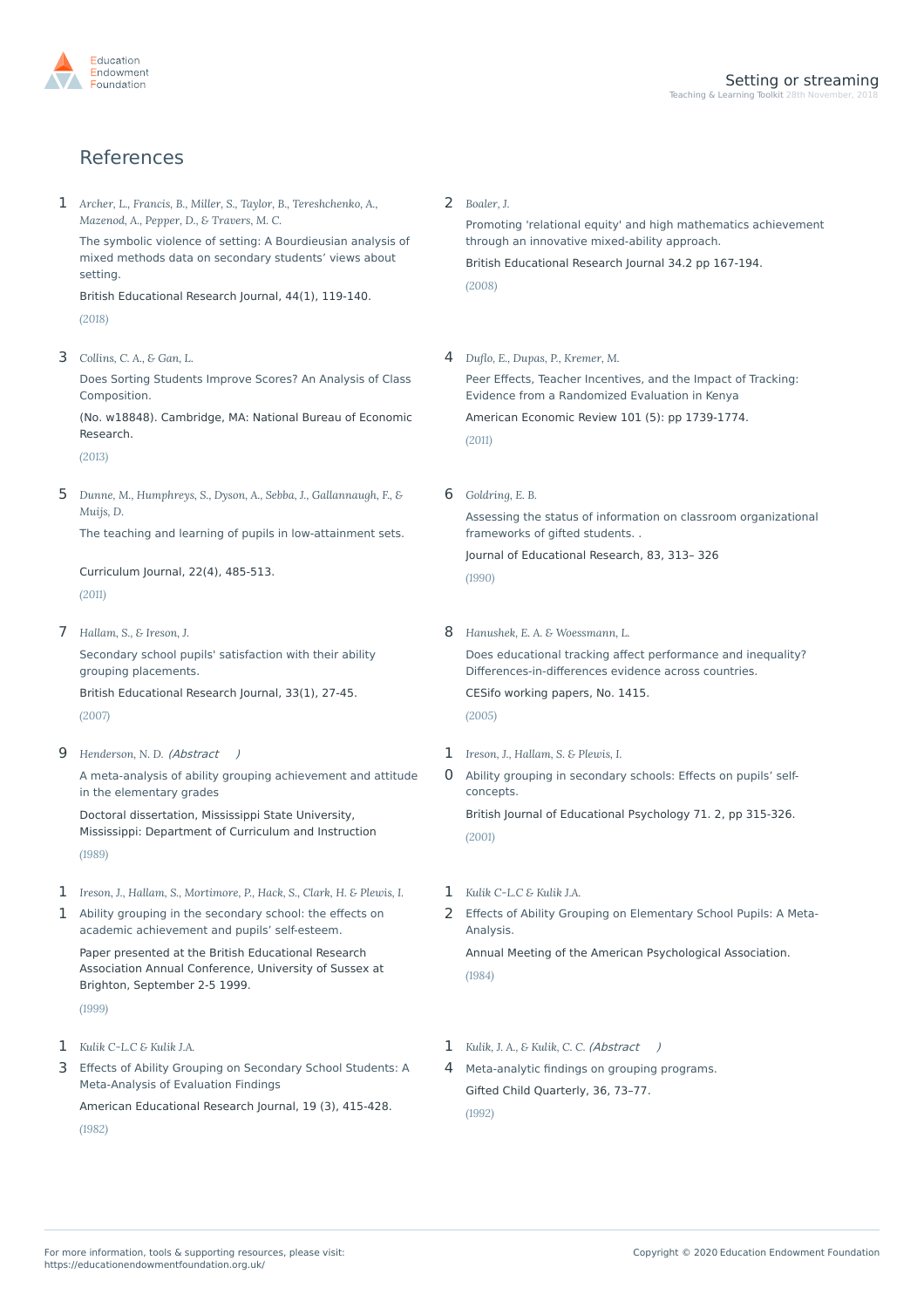

### 1 *Kulik, J.A.*

5 An Analysis of the Research on Ability Grouping: Historical and [Contemporary](http://eric.ed.gov/?id=ED350777) Perspectives.

The National Research Center On The Gifted And Talented. *(1992)*

- 1 *Marks, R.*
- 7 'The Blue Table Means You Don't Have a Clue': the persistence of fixed-ability thinking and practices in primary [mathematics](http://dx.doi.org/10.2304/forum.2013.55.1.31) in English schools

FORUM, 55(1), 31-44.

*(2013)*

- 1 *Rui, N.* [\(Abstract](#page-8-2) )
- 9 Four decades of research on the effects of detracking reform: where do we stand? - a [systematic](doi:%2010.1111/j.1756-5391.2009.01032.x.) review of the evidence.

Journal of Evidence Based Medicine Aug;2(3):164-83.

*(2009)*

- 2 *Slavin, R. E.* [\(Abstract](#page-9-1) )
- 1 Ability grouping in the middle grades: [Achievement](http://dx.doi.org/10.1086/461739) effects and alternatives.

Elementary School Journal, 93, 535–552.

*(1993)*

- 2 *Slavin, R., & Madden, N. A.*
- 3 Measures inherent to treatments in program [effectiveness](http://dx.doi.org/10.1080/19345747.2011.558986) reviews.

Journal of Research on Educational Effectiveness, 4.4, 370- 380.

*(2011)*

- *Tereshchenko, A., Francis, B., Archer, L., Hodgen, J., Mazenod, A.,* 2
- *Taylor, B., Pepper, D., & Travers, M. C.* 5

Learners' attitudes to mixed-attainment grouping: examining the views of students of high, middle and low attainment.

Research Papers in Education, 1-20

*(2018)*

- 1 *Kulik, J.A., & Kulik, C.L.C.*
- 6 Effects of ability grouping on student [achievement.](http://dx.doi.org/10.1080/1066568870230105) Equity and Excellence in Education, 23(1-2), 22-30. *(1987)*
- 1 *Mosteller, F., Light, R. J., & Sachs, J. A.*
- 8 Sustained inquiry in [education:](http://dx.doi.org/10.17763/haer.66.4.36m328762x21610x) Lessons from skill grouping and class size.

Harvard Educational Review, 66, 797– 842.

*(1996)*

2 *Slavin, R. E.* [\(Abstract](#page-9-0) )

0 Ability grouping and student achievement in elementary schools: A [best-evidence](http://dx.doi.org/10.3102/00346543057003293) synthesis

Review of Educational Research, 57, 293–336.

*(1987)*

- 2 *Slavin, R. E.* [\(Abstract](#page-9-2) )
- 2 [Achievement](http://dx.doi.org/10.3102/00346543060003471) effects of ability grouping in secondary schools: A best-evidence synthesis.

Review of Educational Research, 60, 471–499.

*(1990)*

- 2 *Steenbergen-Hu, S., Makel, M. C., & Olszewski-Kubilius, P.*
- 4 What one hundred years of research says about the effects of ability grouping and acceleration on K–12 students' academic achievement: Findings of two second-order meta-analyses.

Review of Educational Research, 86(4), 849-899.

*(2016)*

- 2 *Wiliam, D., & Bartholomew, H.*
- 6 It's not which school but which set you're in that matters: the influence of ability grouping practices on student progress in mathematics.

British Educational Research Journal, 30(2), 279-293.

*(2004)*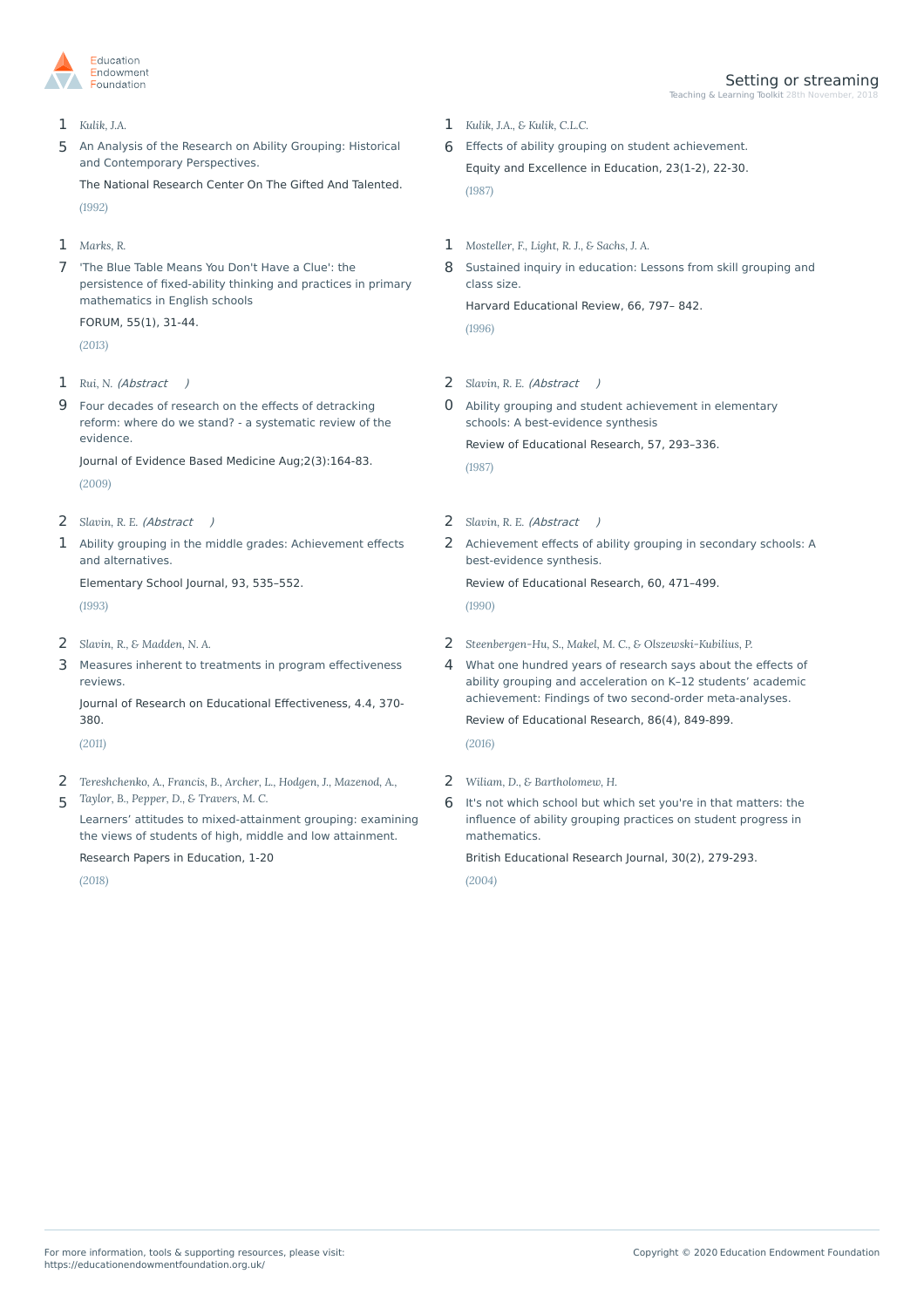

# Summary of effects

| Meta-analyses                        | <b>Effect size</b> | FSM effect size          |                     |
|--------------------------------------|--------------------|--------------------------|---------------------|
| Henderson, N. D., (1989)             | $-0.34$            | $\overline{\phantom{a}}$ |                     |
| Kulik, J. A., & Kulik, C. C., (1992) | 0.03               | $\overline{\phantom{a}}$ |                     |
| Rui, N., (2009)                      | $-0.09$            | $\overline{\phantom{a}}$ |                     |
| Slavin, R. E., (1987)                | 0.00               | $\sim$                   | (elementary school) |
| Slavin, R. E., (1993)                | $-0.02$            | $\sim$                   | (middle school)     |
| Slavin, R. E., (1990)                | $-0.06$            | $\sim$                   | (secondary school)  |
| Effect size (weighted mean)          | $-0.08$            |                          |                     |

The right hand column provides detail on the specific outcome measures or, if in brackets, details of the intervention or control group.

## Meta-analyses abstracts

#### <span id="page-8-0"></span>9 *Henderson, N. D. (1989)*

A meta-analysis of research studies found in ERIC was used to determine if there are significant differences in achievement and attitudes in homogeneously versus heterogeneously grouped pupils in the elementary grades. An effect size and f test formulas were used to compare grouped and ungrouped pupils in six areas: overall achievement, high ability student achievement, combined average and low ability student achievement, overall attitudes, high ability student attitudes and combined average and low ability student attitudes. Six hypotheses were tested. A comparison of overall student achievement was investigated for homogeneously and heterogeneously grouped pupils. The effect of heterogeneous grouping was to raise student achievement scores more than homogeneous grouping. A comparison of high ability student achievement was investigated for homogeneously and heterogeneously grouped elementary pupils. The effect of homogeneous grouping was to raise student achievement scores slightly more than by heterogeneous grouping. A comparison of combined average and low ability student achievement was investigated for homogeneously and heterogeneously grouped elementary pupils. The effect of grouping slightly favoured heterogeneous grouping. There was no significant difference in overall, high ability, or combined average and low ability student achievement at the .05 level. A comparison of overall student attitude was investigated for homogeneously and heterogeneously grouped elementary pupils. The size of the effect was large and favored homogeneous grouping. A comparison of high ability student attitudes was investigated for homogeneously and heterogeneously grouped elementary pupils. The effect size strongly favoured homogeneous grouping. A comparison of combined average and low ability student attitude was investigated for homogeneously and heterogeneously grouped elementary pupils. The effect size strongly favored homogeneous grouping. Overall and high ability student attitudes were significantly higher for homogeneous groups than for heterogeneous groups at the .05 level. Combined average and low ability student attitudes were not significant at the .05 level.

- <span id="page-8-1"></span>1 *Kulik, J. A., & Kulik, C. C. (1992)*
- 4 Meta-analytic reviews have focused on five distinct instructional programs that separate students by ability: multilevel classes, cross-grade programs, within-class grouping, enriched classes for the gifted and talented, and accelerated classes. The reviews show that effects are a function of program type. Multilevel classes, which entail only minor adjustment of course content for ability groups, usually have little or no effect on student achievement. Programs that entail more substantial adjustment of curriculum to ability, such as cross-grade and within-class programs, produce clear positive effects. Programs of enrichment and acceleration, which usually involve the greatest amount of curricular adjustment, have the largest effects on student learning. These results do not support recent claims that no one benefits from grouping or that students in the lower groups are harmed academically and emotionally by grouping.

#### <span id="page-8-2"></span>1 *Rui, N. (2009)*

9 Objective: To review and synthesize evidence about academic and non-academic effects of detracking reform. Methods: Fifteen studies conducted from <sup>1972</sup> to <sup>2006</sup> were located and reviewed, including 4 experimental studies, 2 quasi-experimental studies, 7 observational studies, and 2 qualitative studies. Meta-analyses using fixed effects and random effects models were conducted for all and subsets of selected studies (by the academic ability of students and research design), followed by extensive discussion of individual studies. Results: Generally speaking, students in detracked groups performed slightly better academically than their equivalentability peers in tracked groups (d = 0.087, k = 22, N = 15,577, p < 0.0001), using a fixed effects model. A random effects model also indicated the overall positive effects of detracking (d = 0.202, k = 22, N = 15,577, p < 0.01). However, the effect sizes of individual studies are generally heterogeneous with  $12(21)=94.033$ . Using a random effects model, the study shows that average or high ability students in detracked groups performed no differently than their equivalent-ability peers in tracked groups with a 95% confidence interval of (-0.047, 0.388). For low-achieving students, both the fixed effects model d = 0.113, k = 8, p < 0.0001, 95% CI  $(0.056, 0.169)$ ] and random effects model [d = 0.283, k = 8, p < 0.005, 95% CI (0.087, 0.479)] revealed positive effects of detracking on student achievement for the 8 low-ability subgroups in 6 studies. The evidence with respect to the non-academic impact of detracking is mixed. Conclusion: The findings suggest that the detracking reform had appreciable effects on low-ability student achievement and no effects on average and high-ability student achievement. Therefore, [detracking](https://educationendowmentfoundation.org.uk/) should be [encouraged,](https://educationendowmentfoundation.org.uk/) especially in schools where the lower-track classes have been traditionally assigned fewer resources.